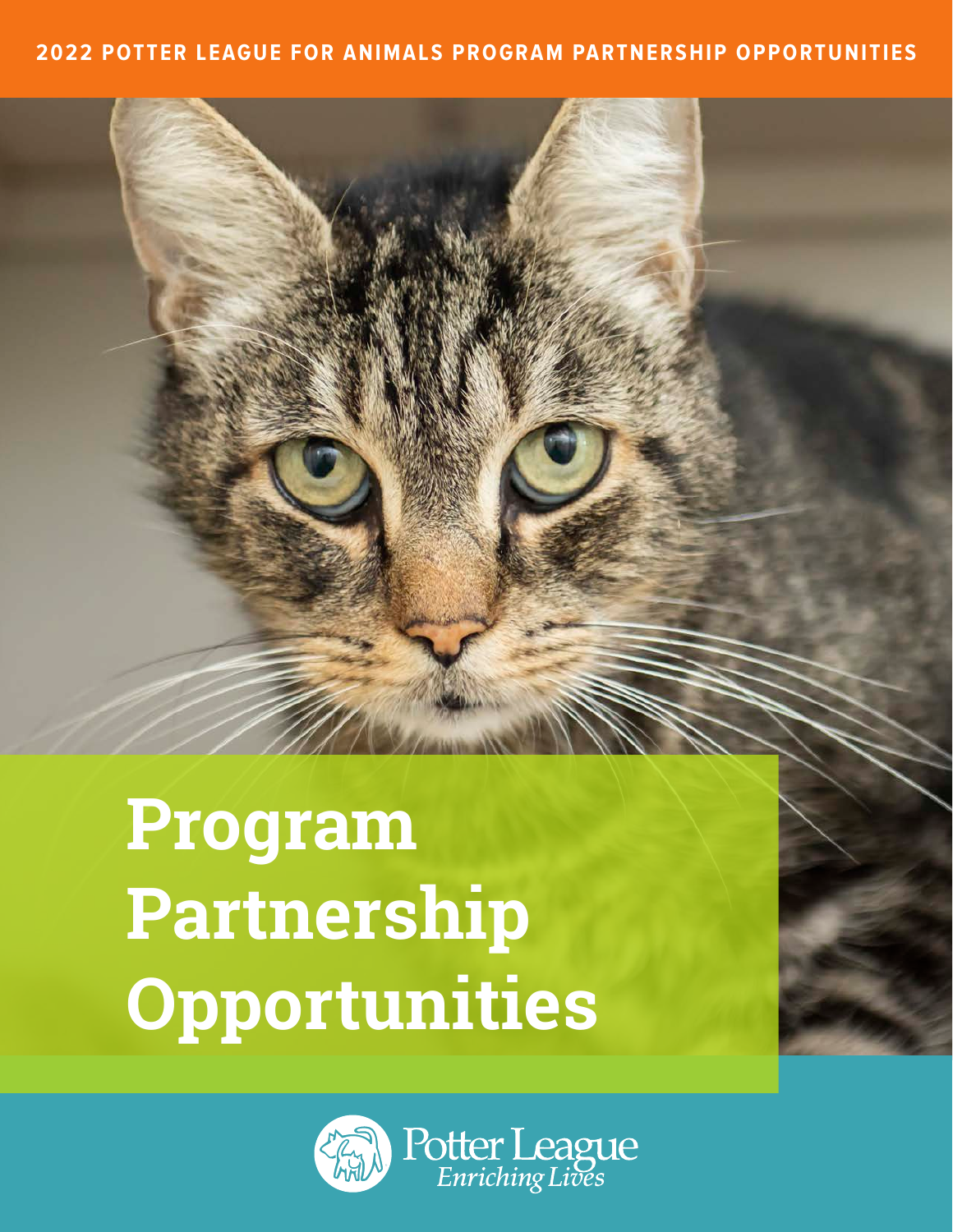# **Our Impact**

The Potter League for Animals is Rhode Island's go-to animal care and resource center. We provide shelter, medical care, behavior training, spay & neuter, owner assistance programs, humane education and the opportunity for more than 1,500 animals to find loving homes each year at our Animal Care & Adoption Center located in Middletown, RI. We provide support to communities and families through our broad range of programs and services, including the Potter League Spay Neuter Clinic, located in Warwick RI, which preforms over 7,500 subsidized surgeries on dogs and cats in RI and neighboring communities in CT & MA. We provide low-cost veterinary care to over 3,500 incomequalifying Rhode Islanders at the Pets In Need Veterinary Clinic located in Riverside, RI.

Every dollar raised through our partnership program will continue our life-saving work. Sponsoring a Potter League program is a great way to demonstrate your compassion to employees, clients and the community. With many opportunities to get involved in our animal welfare and community programs, it's easy to give back, feel good, and spotlight your philanthropic contribution.

# **Our Reach**

| <b>WEB:</b> www.potterleague.org averages over 33,000 hits and 17,000 users monthly.                                                                                                          |
|-----------------------------------------------------------------------------------------------------------------------------------------------------------------------------------------------|
| <b>SOCIAL MEDIA:</b> Currently over 56,000 loyal social media followers and 6.6 million<br>impressions across Facebook, Instagram & Twitter annually.                                         |
| <b>EMAIL:</b> Potter Monthly E-newsletter is sent to over 16,000 recipients monthly.                                                                                                          |
| <b>PRINT:</b> The Paw-Print Press printed newsletter is sent to approximately 20,000<br>supporters annually.                                                                                  |
| <b>ANIMAL CARE:</b> Over 1,185 pets were adopted in 2021 and over 9,000 animals received<br>veterinary care.                                                                                  |
| <b>COMMUNITY:</b> The Potter League has more than 250 volunteers donating over 20,000<br>hours of service.                                                                                    |
| <b>MEDIA:</b> The Potter League receives extensive media exposure from local<br>& state-wide outlets.                                                                                         |
| <b>AWARDS:</b> The Potter League has won numerous Best of Awards, The Excellence in<br>Business Award, as well as "Favorite Non-profit" and many more awards<br>and citations over the years. |

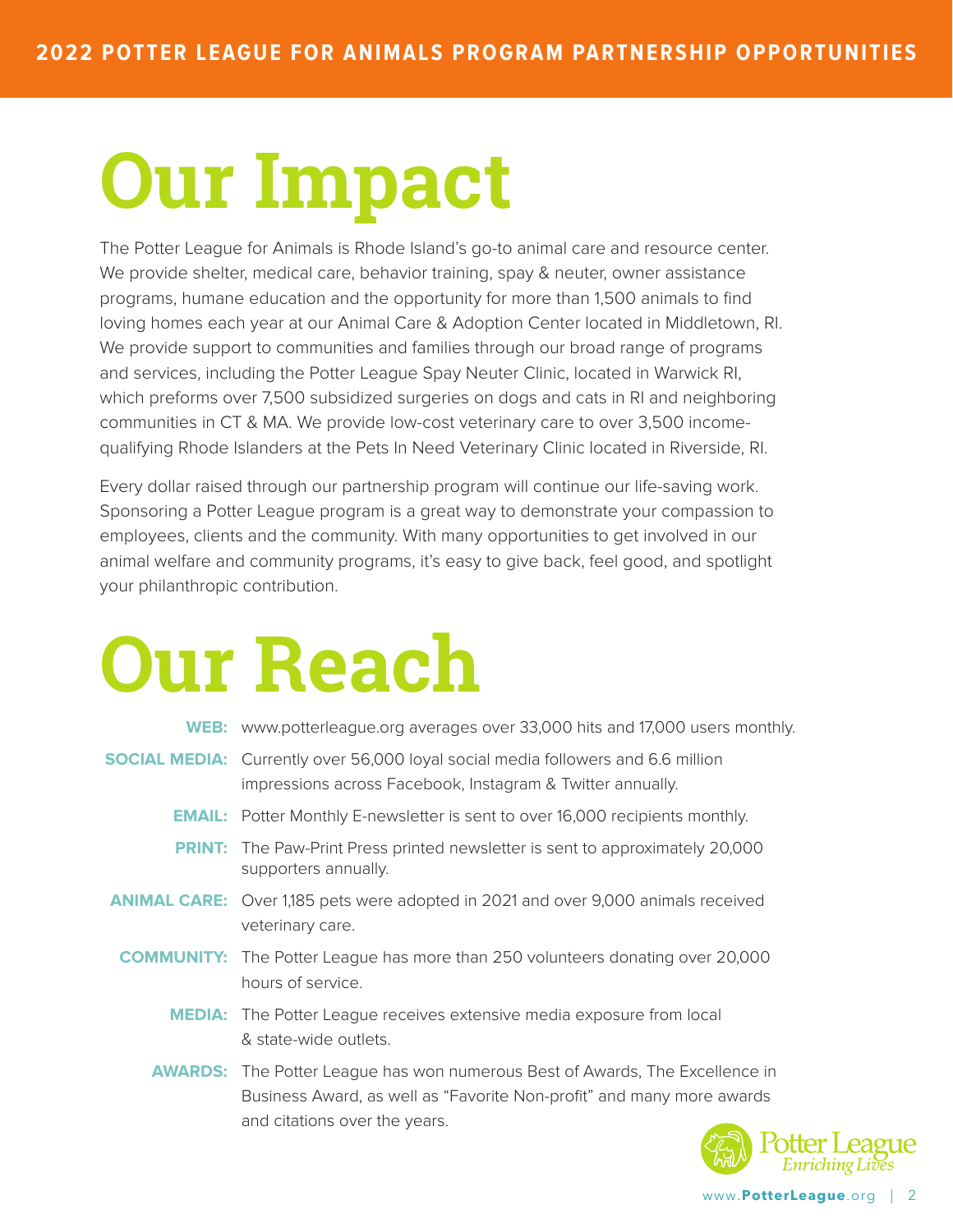









**At the Potter League for Animals, partnerships are vital to success in our life-saving mission. We rely on funding from our local community partners and friends to make it all possible. You play a transformational role in bringing new and current programs to life, for homeless pets and our community. Here you will find our 2022 Program Partnership Opportunities. Please contact our Development Office at 401.846.0592 for more details. If you don't find a partnership package to fit your needs, we are happy to discuss a customized partnership with you.**

**HEALING HEARTS PROGRAM SPONSOR KENNEL & CONDO SPONSORSHIP PROGRAM ADOPTION FOLDER SPONSORSHIP PET FOOD PANTRY PARTNER PET SAFE PROGRAM PARTNER HEALTHY PETS MOBILE CLINIC SPONSOR VET CARE HERO SPAY/NEUTER AMBASSADOR BEHAVIOR HELPLINE SPONSOR P.S. I LOVE YOU PHOTO CONTEST SPONSOR LOVE BASH FOR ANIMALS CAMPAIGN SPONSOR VOLUNTEER APPRECIATION PARTY SPONSOR YAPPY HOUR SPONSOR FOREVER FRIENDS SOCIETY RECOGNITION EVENING SPONSOR HEART & SOLE WALK FOR ANIMALS SPONSOR**



www.**PotterLeague**.org | 3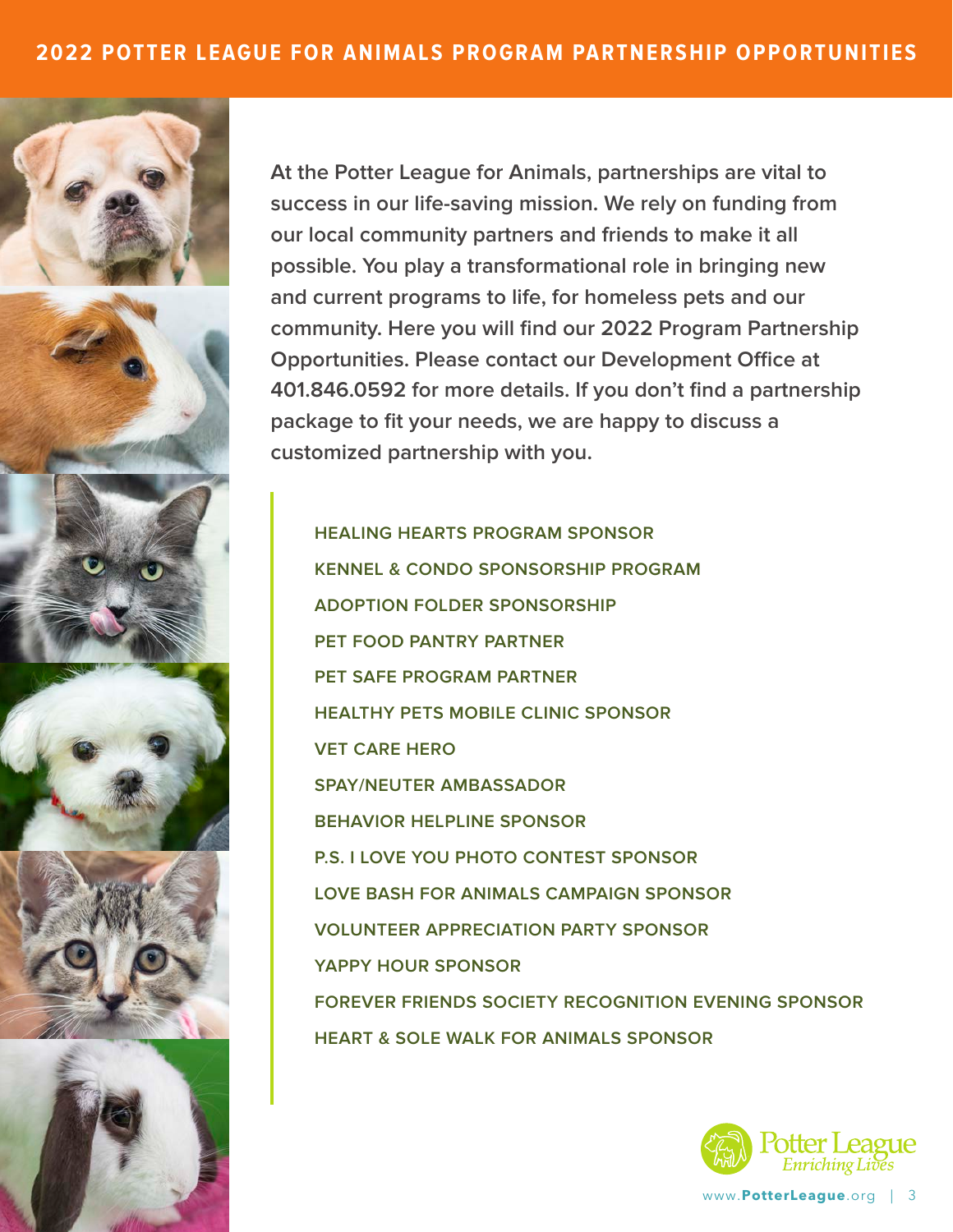#### **2022 POTTER LEAGUE FOR ANIMALS PROGRAM PARTNERSHIP OPPORTUNITIES**



## **Animal Care Programs**

**Community support plays a vital role in the many programs and services we provide to pets coming to the Potter League. By partnering you can provide animals with the medical care, food, and shelter they need while they wait for their loving home. Along with assisting in creating a strong humane community, your involvement allows The Potter League to continue to support animals and their families across Rhode Island and beyond.**

#### **Healing Hearts Program Sponsor**

You can provide care for highly vulnerable animals. These are dogs and cats that are most at-risk and in need of life-saving treatments. Your gift to the Nuala Pell Animal Care Fund can give them a second chance by providing them with treatment.

By supporting this program, you will receive the reward of knowing you were personally responsible for helping save an animal's life, as well as your name listed on our website as the pet's sponsor and you will receive an update as soon as the pet is adopted so you know they found a loving home!

**Sponsor Investment Options:** \$1,000 sponsors treatment for our most at-risk animals

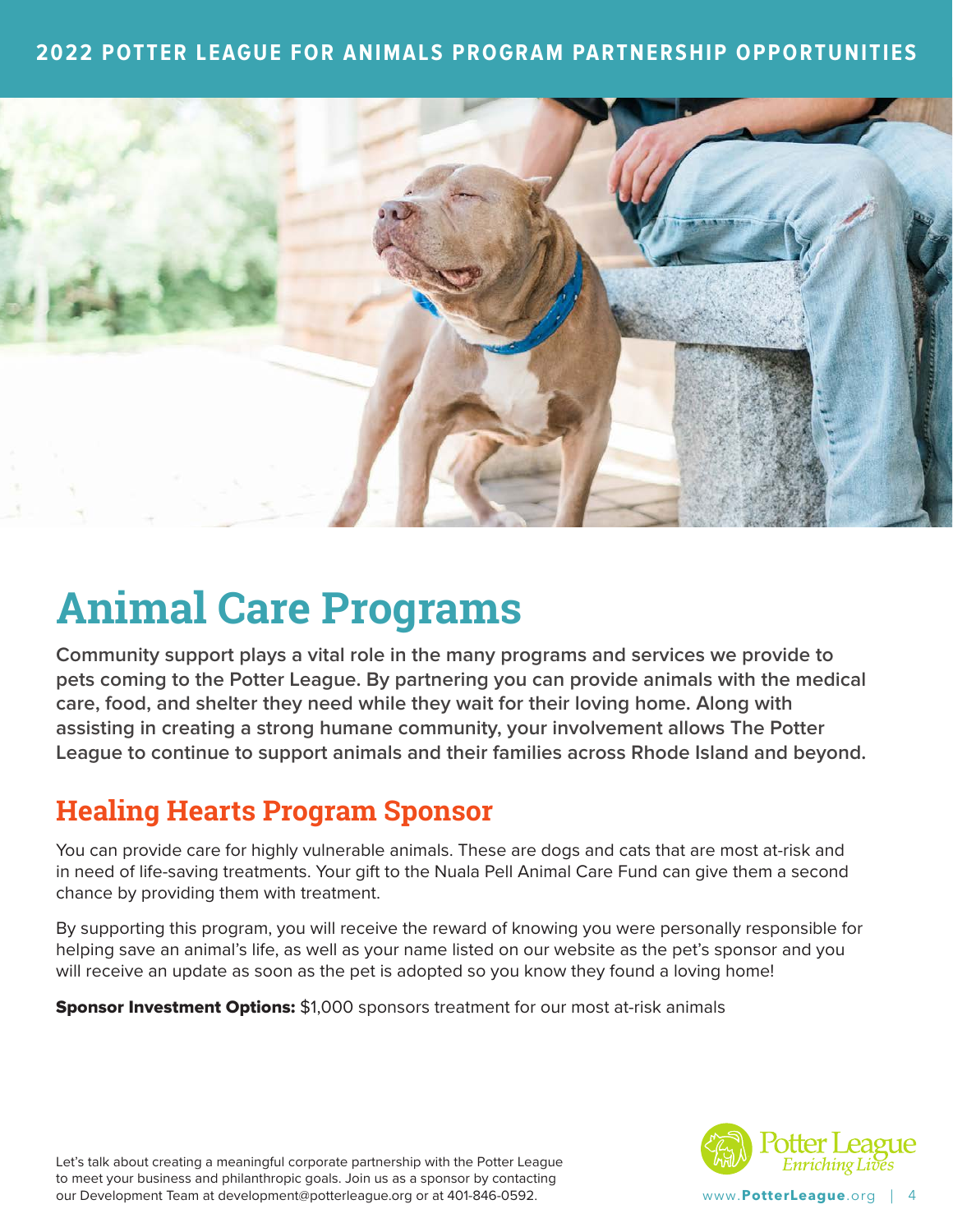## **Kennel & Condo Sponsorship Program**

Looking for a meaningful way to make a difference for our community and for animals in need?

Become a Kennel Sponsor at the Potter League for Animals! When you or your organization become the sponsor of a kennel at the Potter League, you are playing a vital role in the day-to-day care of animals in need, providing essential care – food, housing, medical care – to all the animals who will stay in your sponsored kennel over the course of your selected time period.

As a kennel sponsor you will receive a 5"x7" sign that will be affixed to your sponsored kennel for 12 months, recognizing the way you're making a difference for homeless and at-risk cats and dogs. Signs may be personalized with your name, organizational logo, and/or a logo; or may be personalized in honor or in memory of a friend, loved one or pet.

#### Sponsorship Investment Options: \$1,000

## **Adoption Folder Sponsorship\***

Reach a targeted audience of animal lovers with more than 1,500 adoptions taking place each year, having your company's promotional materials in or on our adoption packets is a valuable opportunity to reach a targeted audience!

#### Sponsorship Investment Options:

Annual 1/6 page Folder Ad (4.2125"w X 3.5"h) – \$1,000.00 Annual 1/3 page Folder Ad (8.625"w X 3.5"h) – \$1,900.00 Annual Full Page Insert (8.5"w x 11"h) – \$3,000 Annual Half Page Insert (8.5"w x 5.5"h) – \$1,500 Monthly Full Page Insert (8.5"w x 11"h) – \$250 per month Monthly Half Page Insert  $(8.5"w \times 5.5"h) - $125$  per month

\*Print dates may vary

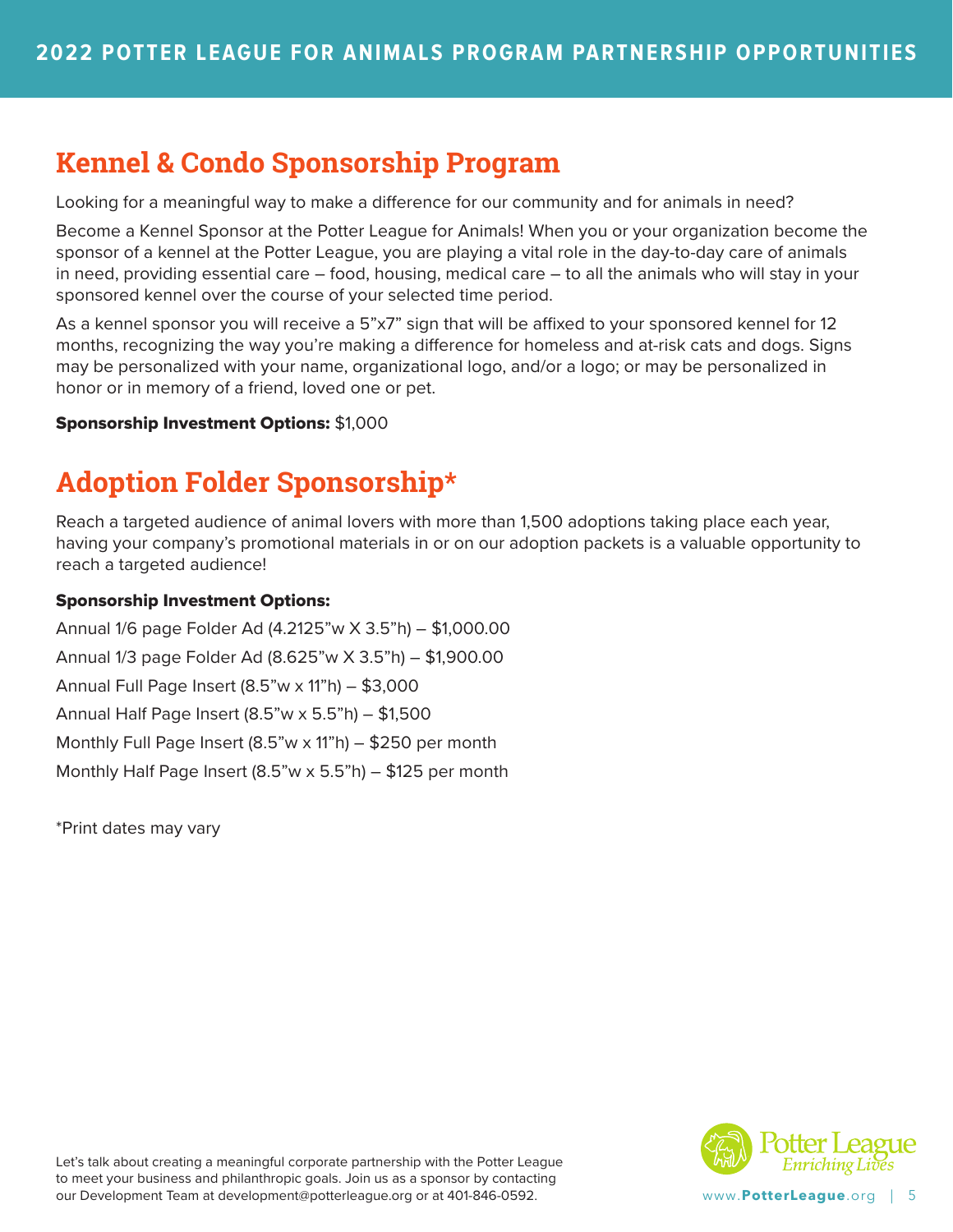

## **Keeping Families Together Programs**

**The Potter League for Animals believes that pets and people belong together; that financial circumstances alone are not reliable indicators of the capacity to love and care for a companion animal, and that strong bonds between people and pets make for stronger communities. Each of our programs aims to provide the help owners need to keep their pets when it is best for the animal and their families. Consider sponsoring a program that keeps families together.**

#### **Pet Food Pantry Partner**

The Potter Pet Food Pantry relies solely on the generosity of others to provide nutritious food to pets in need. The Potter League's Pet Food Pantry is available at our Animal Care & Adoption Center and also collaborates with the Dr. Martin Luther King Jr. Center at both their public food pantry and in conjunction with their Mobile Food Pantry delivering more than 40,000 pounds of pet food to those most in need. The demand for this program continues to grow and we've expanded delivery to local homes on a weekly basis.

#### Sponsorship Investment Options: \$500 to \$10,000

Let's talk about creating a meaningful corporate partnership with the Potter League to meet your business and philanthropic goals. Join us as a sponsor by contacting our Development Team at development@potterleague.org or at 401-846-0592.



www.**PotterLeague**.org | 6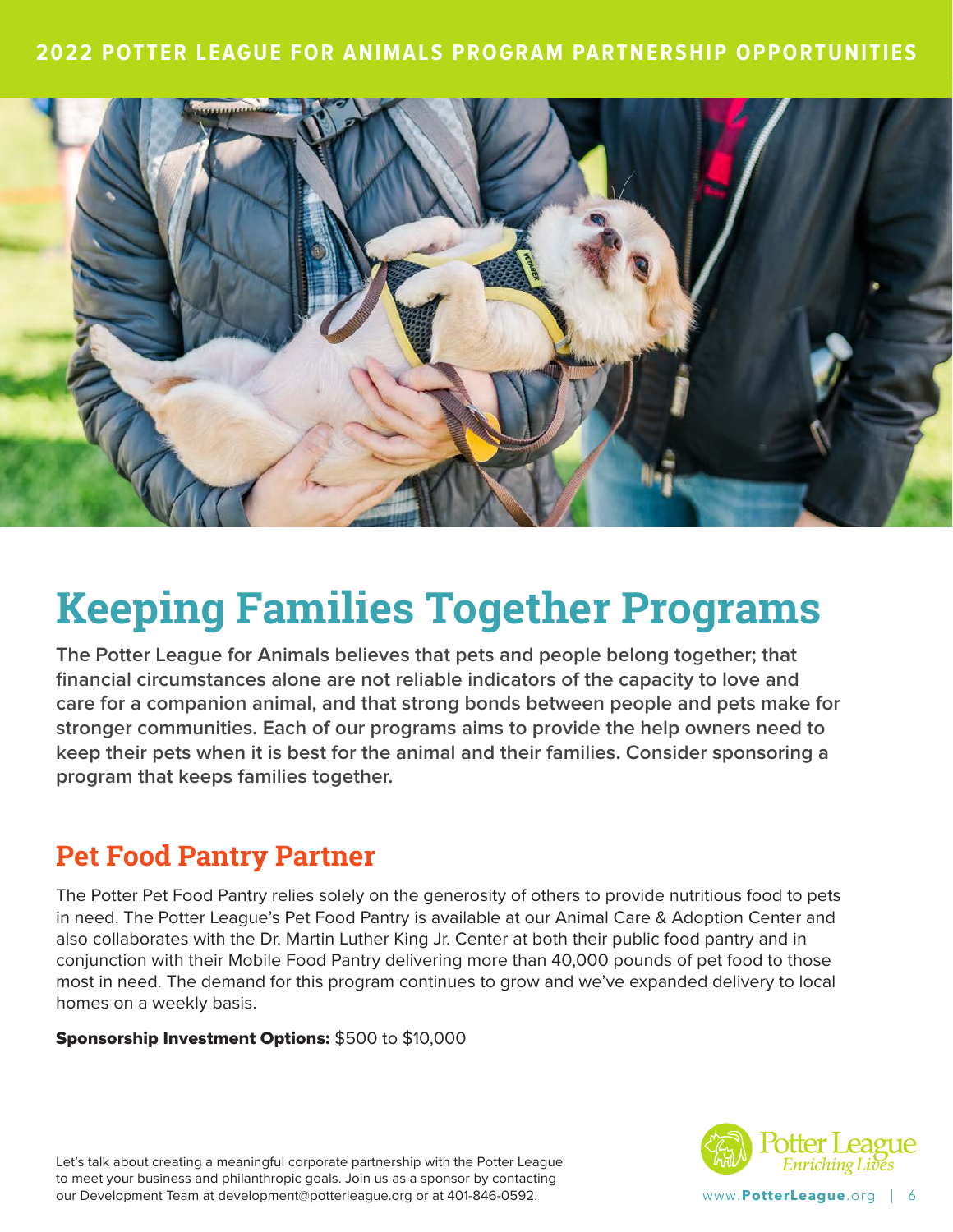#### **Pet Safe Program Partner**

Our doors are always open, even when others close. Our Pet Safe Program provides a safety net for people in crisis. We work with social workers, local domestic violence agencies to provide foster care and temporary housing for the pets of victims of domestic violence, pets of the elderly and those being hospitalized, and animals displaced due to fire and other disasters. On average we help 70 people annually with their pets for an average of 22 days. There is no cost to the pet guardian for the housing and care of their pet while they are in crisis.

Sponsorship Investment Options: \$1,000 to \$20,000

## **Healthy Pets Mobile Clinic Sponsor**

The Potter League for Animals mobile vaccine clinics are offered to pet owners who do not otherwise have access to care. Clinic services include a physical exam, distemper and rabies vaccines, and a microchip. Clinics take place at the Potter League Animal Care & Adoption Center or at public housing, retirement facilities, and community centers. We help an average of more than 25 people per clinic.

Sponsorship Investment Options: \$500 to \$5,000

#### **Vet Care Hero**

It is our hope that all pets can live as ours do; in a loving, forever home with uncompromised care. Your sponsorship of our Vet Care Heroes program can help keep people and pets together by providing care for the pets of people in Rhode Island who receive public assistance. The Vet Care Heroes program is dedicated to our Potter League Pet's In Need Veterinary Clinic, the state's only nonprofit full-service vet clinic offering low-cost medical and surgical services for pets of eligible low-income owners, to fund veterinary care for those who cannot afford it. Your ongoing commitment will make a positive and tremendous impact by helping to fund needed medical care for companion animals.

Sponsorship Investment Options: \$500+

## **Spay/Neuter Ambassador**

Both the Potter League Animal Care and Adoption Center and Spay and Neuter Clinic conducts thousands of sterilization surgeries annually. These surgeries are critical in both the shelter environment and at the clinic to prevent pet overpopulation. Consider becoming a Spay/Neuter Ambassador by sponsoring cat and dog sterilization surgeries. By becoming a Spay/Neuter Ambassador you will keep spay and neuter surgeries within reach to all Rhode Islanders.

#### Sponsorship Investment Options: \$500+

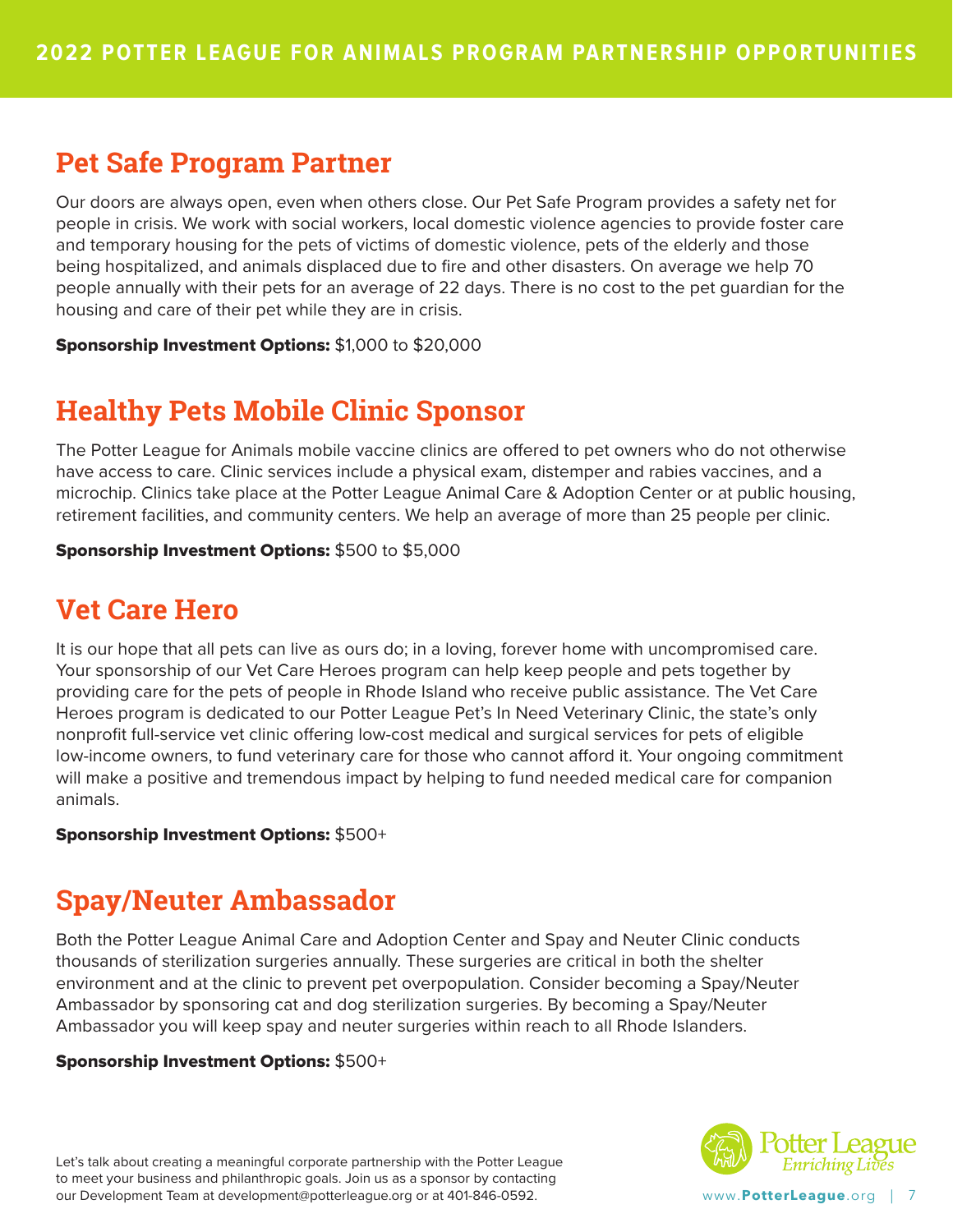### **Behavior Helpline Sponsor**

Dogs will be dogs and cats will be cats, but sometimes a pet's behavior issues can be an all too common reason for a family deciding they can't keep a pet. The Potter League's Behavior Helpline is a free animal behavior service available to all pet guardians experiencing behavior problems with cats and dogs. Behavior specialists are available to answer questions and provide solutions on everything from separation distress to house training. The Potter League is committed to building a community of caring by helping pets, educating people and providing pets and families with the tools they need to develop lifelong relationships. By becoming a Behavior Helpline Sponsor, you will help us keep pets in their homes and families together through free compassionate counseling and behavioral recommendations.

Sponsorship Investment Options: \$250/month or - \$3,000/annually

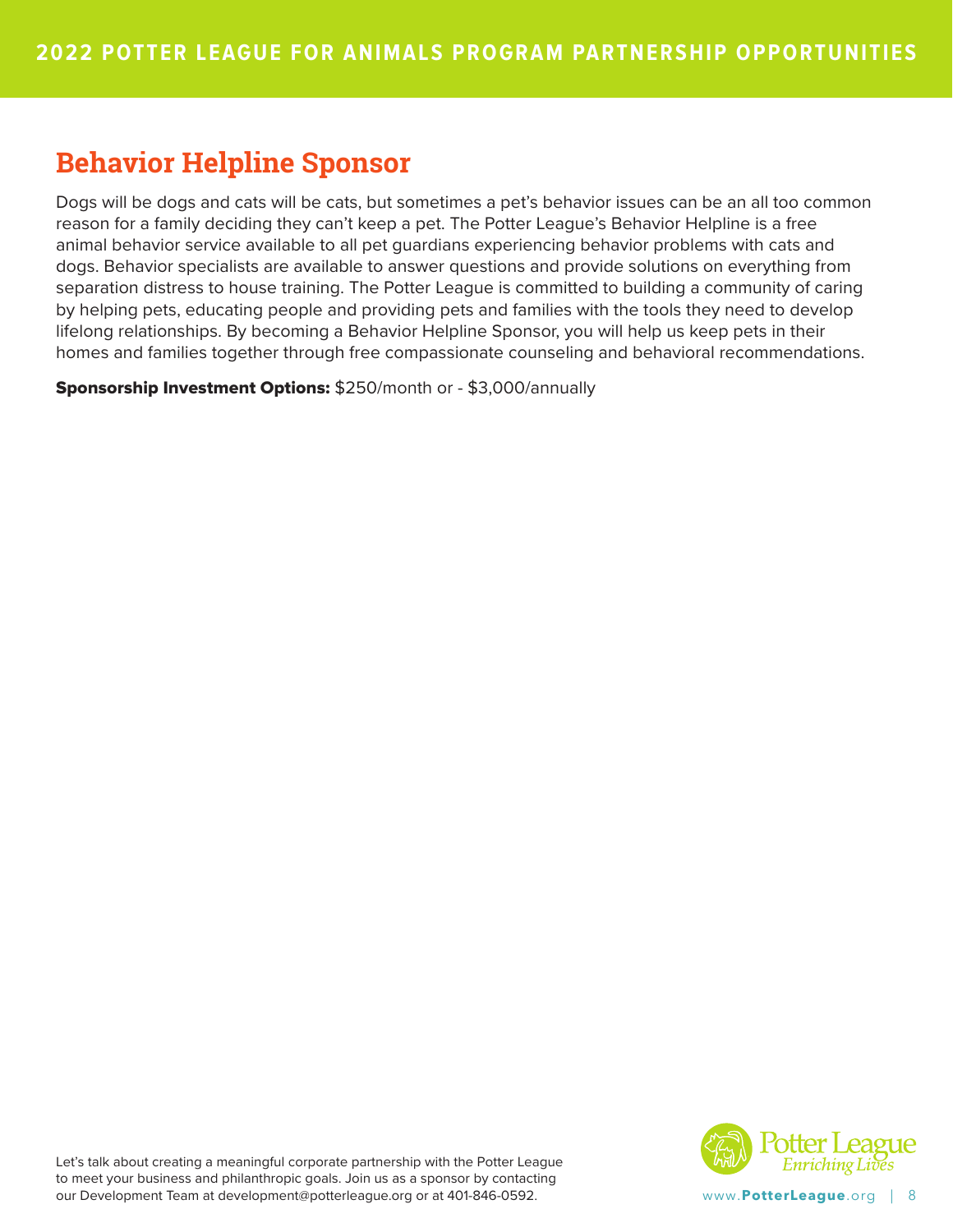

## **Event Sponsorships**

**The Potter League hosts a number of annual events, as well as unique special events. We welcome invitations from businesses to participate in their events as well.** 

## **Love Bash for Animals Campaign Sponsor**

The annual LoveBash for Animals celebrates our shared compassion for animals in need. But the true magic isn't the auction or the event itself. It's your generosity, which saves animal lives. While we can't join together in person this year, we invite you to celebrate the spirit of LoveBash for Animals by making a gift that will help provide thousands of animals with hope, healing and magic of second chances. We are seeking donations (including a match) in support of this event which will run March 25 through April 14.

#### Sponsorship Investment Options: \$500 - \$25,000

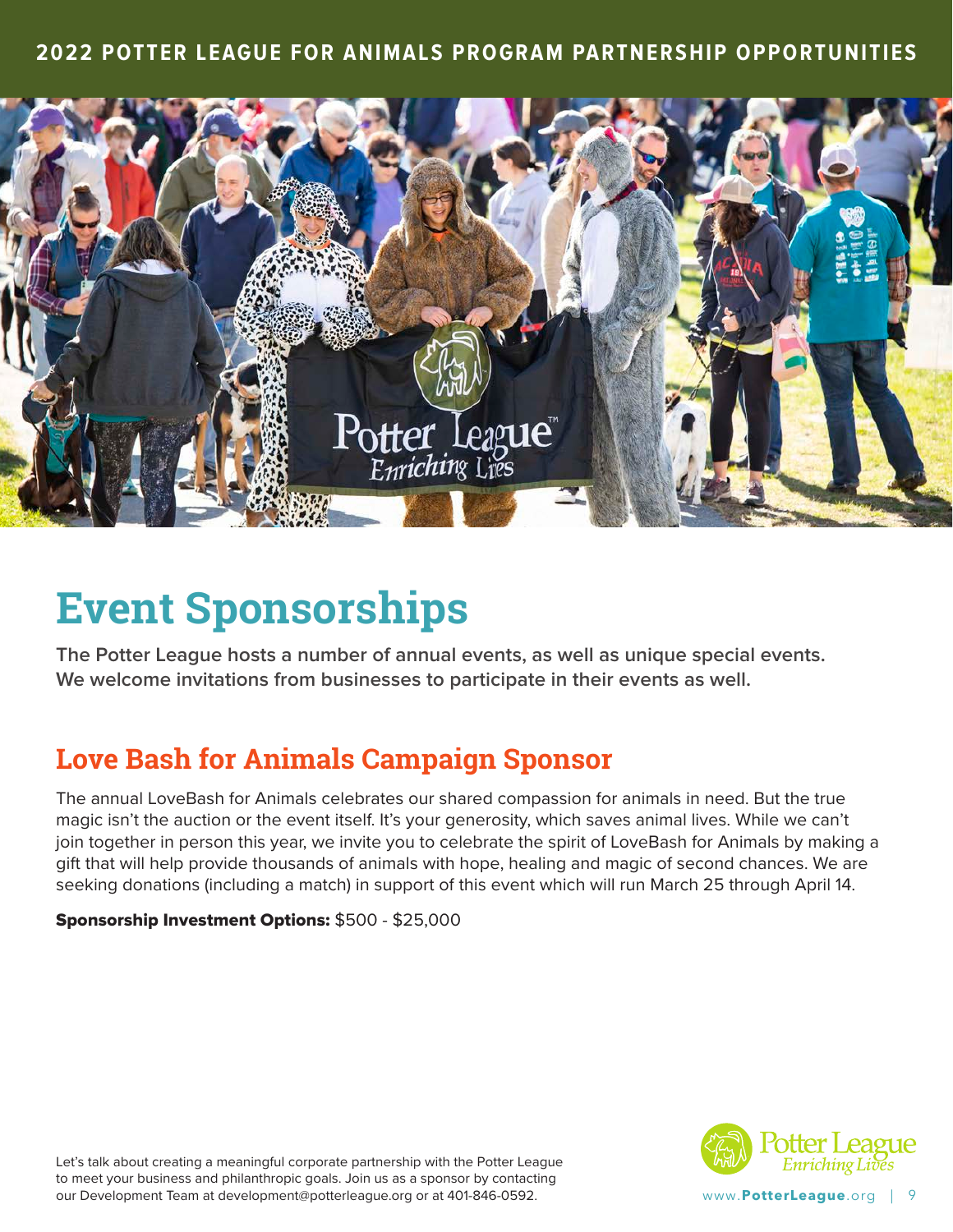#### **P.S. I Love You Photo Contest Sponsor**

This popular online photo contest has become a Valentine's favorite all while helping animals at the Potter League. The contest runs for the month of February and pet lovers near and far upload photos of their beloved pets (many who are adopted from the Potter League) and share their stories of what they love most about them. The top 12 winners who obtain the most votes earn placement in the 2022 Potter League calendar. There is a \$10 submission fee and people can vote for their favorites for \$1 a vote. Your sponsorship includes sponsor recognition on the contest website as well as in the 2022 Potter League calendar. The photo contest runs from February 1 through March 4, 2022.

Sponsorship Investment Options: \$500 - \$2,500

#### **Volunteer Appreciation Party Sponsor**

An annual tradition, the Potter League's volunteers are honored each year for their unwavering commitment to make the Potter League a place where animals and people 'feel the love." In addition to service awards, the Volunteer of the Year and recipient of the coveted Lore Owens Award are presented. More than 100 volunteers attend this event. Date to be determined. Sponsorship includes recognition at the event.

Sponsorship Investment Options: \$500 - \$3,500

## **Yappy Hour Sponsor**

Each July the Potter League hosts an exclusive event in support of the Nuala Pell Animal Care Fund. This outdoor cocktail reception takes place at a private estate and attracts our summer residents and their guests with attendance of approximately 250. Individual tickets and tables are typically sold for this event. Join us this year on July 17, 2022 at a private estate in Newport.

Sponsorship Investment Options: \$500 - \$25,000

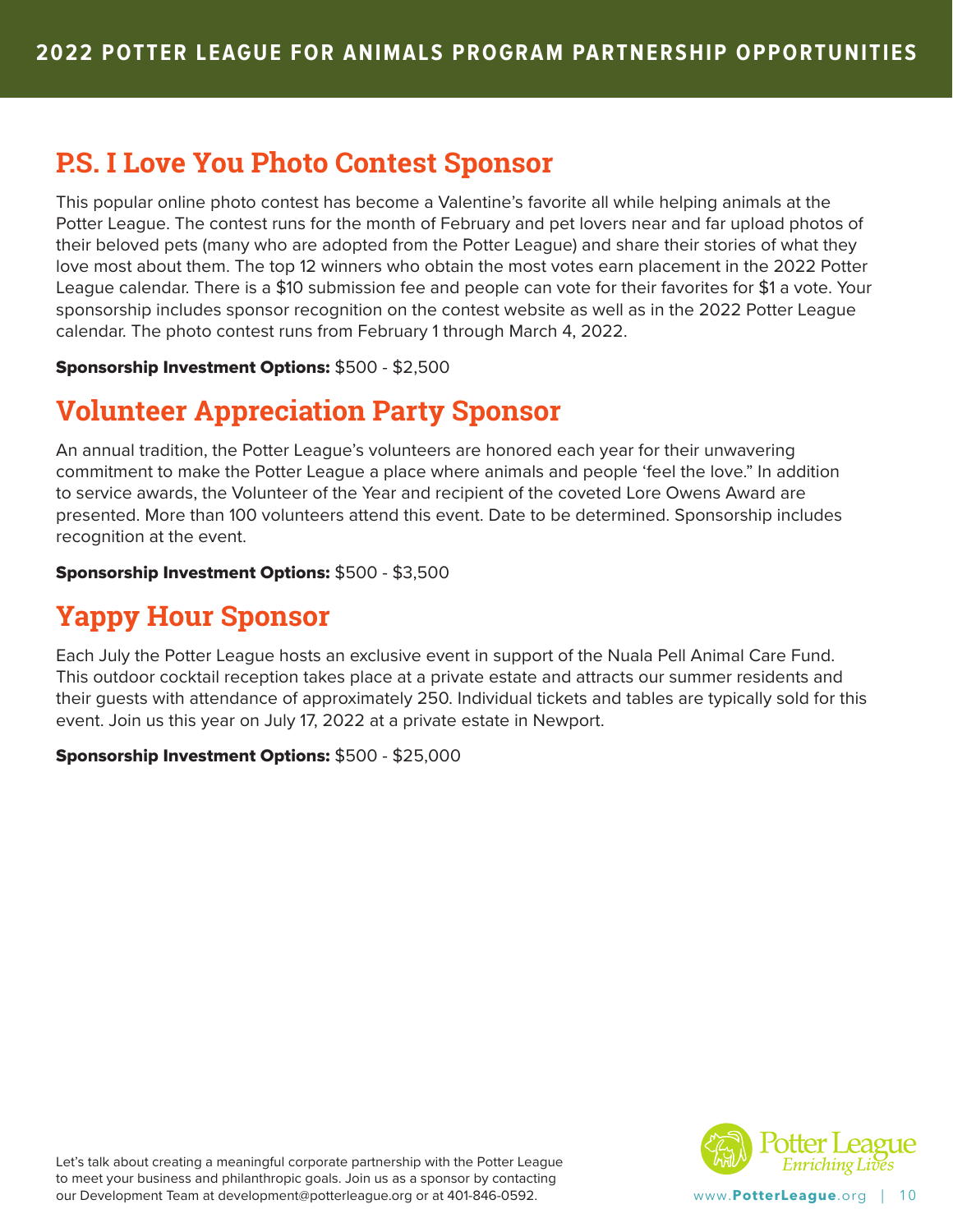### **Forever Friends Society Recognition Evening Sponsor**

The Potter League hosts an annual event each year to honor thoughtful donors who have chosen to include the Potter League in their estate planning and become a member of the Forever Friends Society. The event is held in August and is a 2-hour informal cocktail reception where members can mingle and share stories of their love for animals. There are typically 60 people in attendance.

Sponsorship Investment Options: \$1,000 - \$3,500

### **Heart & Sole Walk for Animals Sponsor**

Walk, run, be a Hero for the animals. Rhode Island's largest pet walk and biggest party for pets and people aims to raise \$100,000 for pets in need. Join hundreds of animal lovers to celebrate the 33rd annual Heart & Sole Walk for Animals. We'll walk/run with our dogs, enjoy music, food, contests and more. Everyone is welcome, with or without a furry friend. Walk. Run. Save Lives. Also, corporate teams are a great way to support the Potter League. Join us this year on October 16, 2022 at Fort Adams State Park.

Sponsorship Investment Options: \$250 - \$20,000

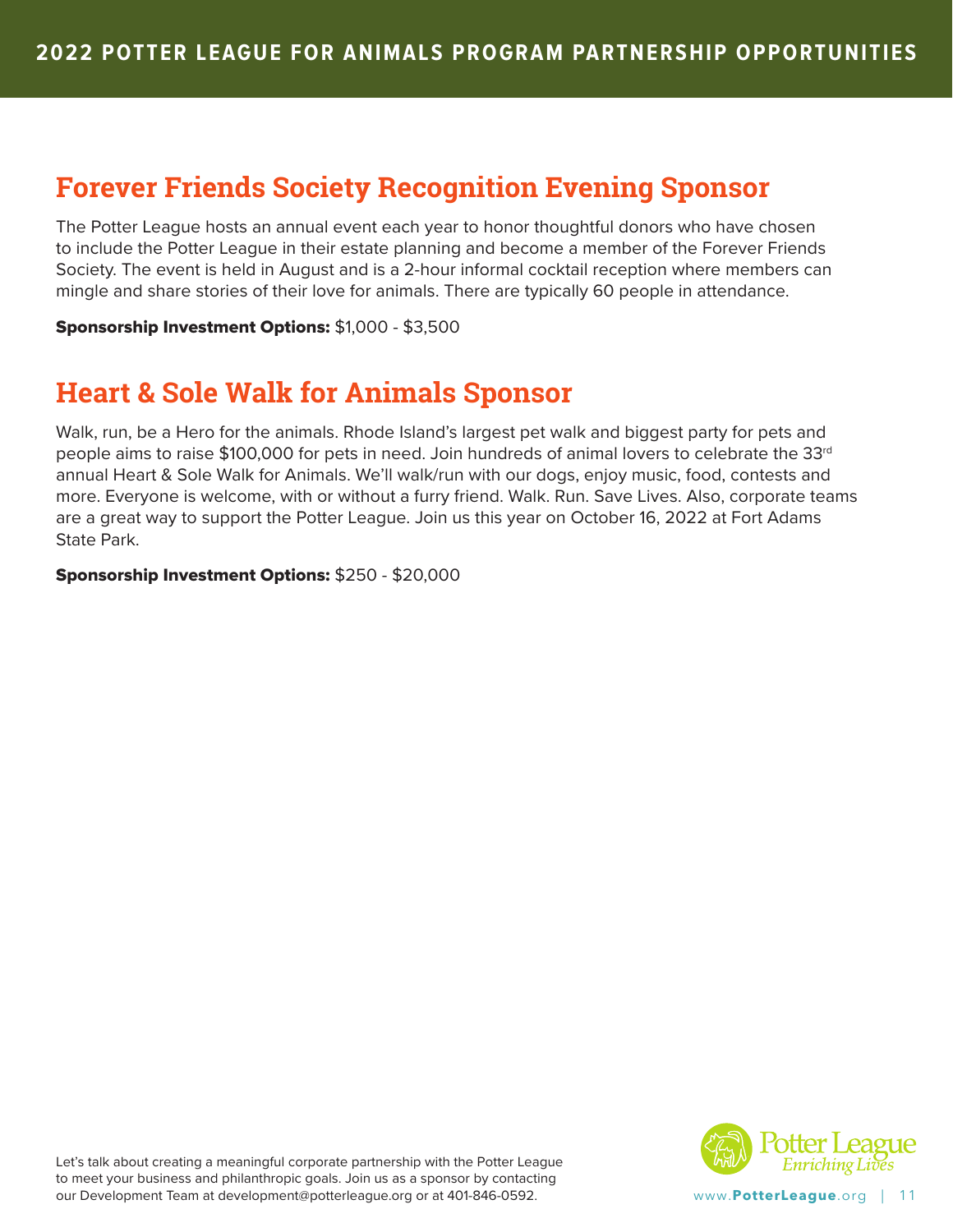**Please complete all sections. Your name will be recognized as noted.**

|                             | Contact Name Lawrence and the contract of the contract of the contract of the contract Name Lawrence and the contract of the contract of the contract of the contract of the contract of the contract of the contract of the c       |  |                             |  |  |
|-----------------------------|--------------------------------------------------------------------------------------------------------------------------------------------------------------------------------------------------------------------------------------|--|-----------------------------|--|--|
|                             | Address and the contract of the contract of the contract of the contract of the contract of the contract of the contract of the contract of the contract of the contract of the contract of the contract of the contract of th       |  |                             |  |  |
|                             |                                                                                                                                                                                                                                      |  |                             |  |  |
|                             |                                                                                                                                                                                                                                      |  |                             |  |  |
|                             | <b>UNDERWRITING SELECTION</b>                                                                                                                                                                                                        |  |                             |  |  |
|                             | Please indicate your program and level of commitment below.                                                                                                                                                                          |  |                             |  |  |
| <b>Partnership Program:</b> |                                                                                                                                                                                                                                      |  | <b>Level of Commitment:</b> |  |  |
|                             |                                                                                                                                                                                                                                      |  |                             |  |  |
|                             |                                                                                                                                                                                                                                      |  |                             |  |  |
|                             | <u> 1989 - Johann Stoff, deutscher Stoffen und der Stoffen und der Stoffen und der Stoffen und der Stoffen und de</u><br><b>PAYMENT INFORMATION</b>                                                                                  |  |                             |  |  |
|                             | Check enclosed made payable to:                                                                                                                                                                                                      |  |                             |  |  |
|                             | Potter League for Animals<br>87 Oliphant Lane Middletown, RI 02842                                                                                                                                                                   |  |                             |  |  |
|                             |                                                                                                                                                                                                                                      |  |                             |  |  |
|                             | Charge my credit card:<br>$\Box$ Visa $\Box$ MasterCard $\Box$ Discover $\Box$ Amex                                                                                                                                                  |  |                             |  |  |
|                             |                                                                                                                                                                                                                                      |  |                             |  |  |
|                             | Name on Credit Card <u>example and the series of the series of the series of the series of the series of the series of the series of the series of the series of the series of the series of the series of the series of the ser</u> |  |                             |  |  |
|                             |                                                                                                                                                                                                                                      |  |                             |  |  |
|                             | Thank you for supporting the Potter League for Animals. Your underwriting support and                                                                                                                                                |  |                             |  |  |

partnership will enrich animals lives and strengthen our programs and services. Please complete this form and send to Susan Ryan at SusanR@potterleague.org or return with payment as noted.